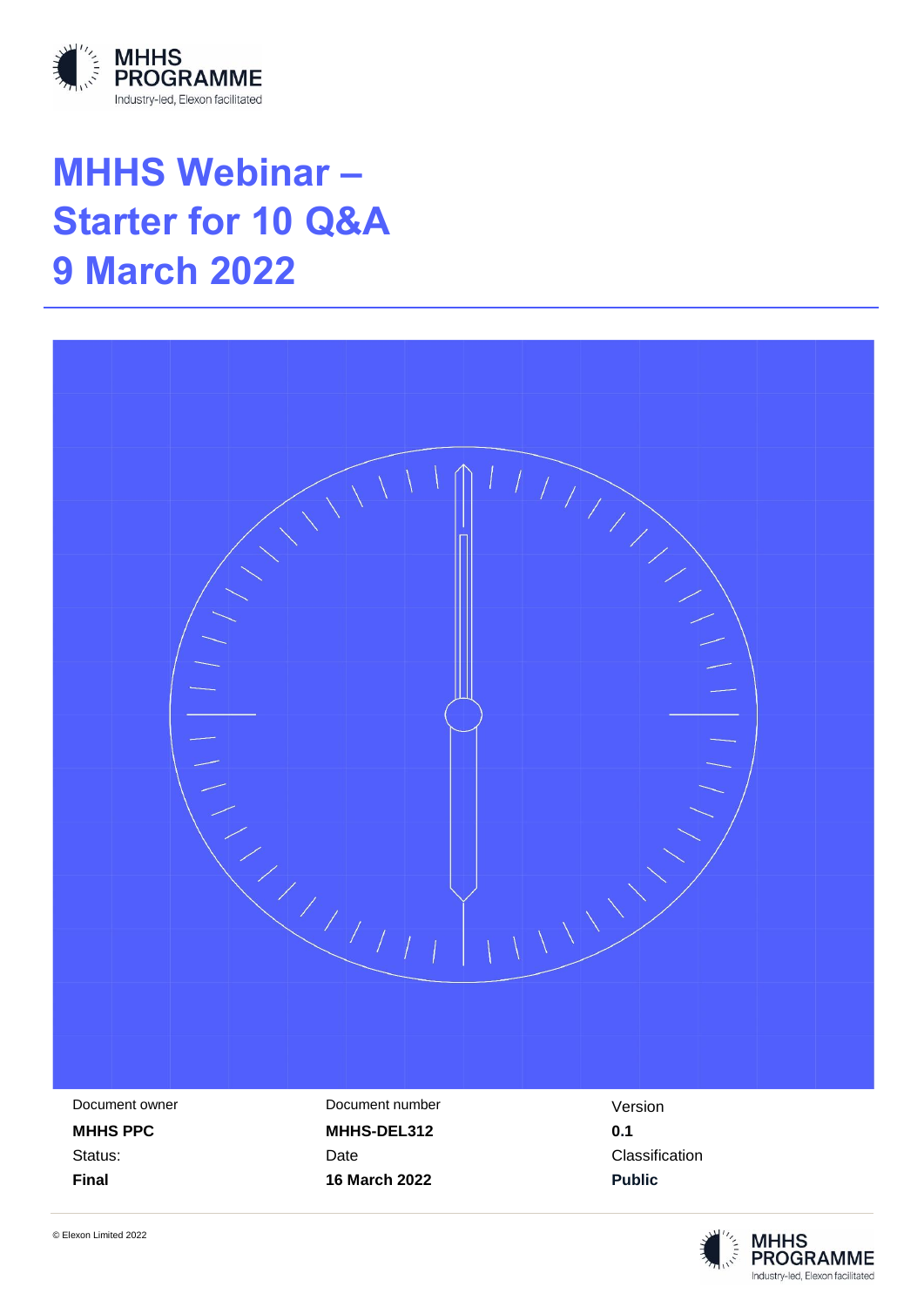# <span id="page-1-0"></span>**Contents**

| <b>Contents</b>              |                  |
|------------------------------|------------------|
| <b>Change Record</b>         |                  |
| <b>Reviewers</b>             | 2                |
| <b>Consumers</b>             | $\mathbf{3}$     |
| Case for change              | $\boldsymbol{4}$ |
| <b>Programme Delivery</b>    | $\boldsymbol{4}$ |
| <b>Readiness Assessments</b> | 6                |
| <b>Smart Meters</b>          | $6\phantom{1}6$  |
|                              |                  |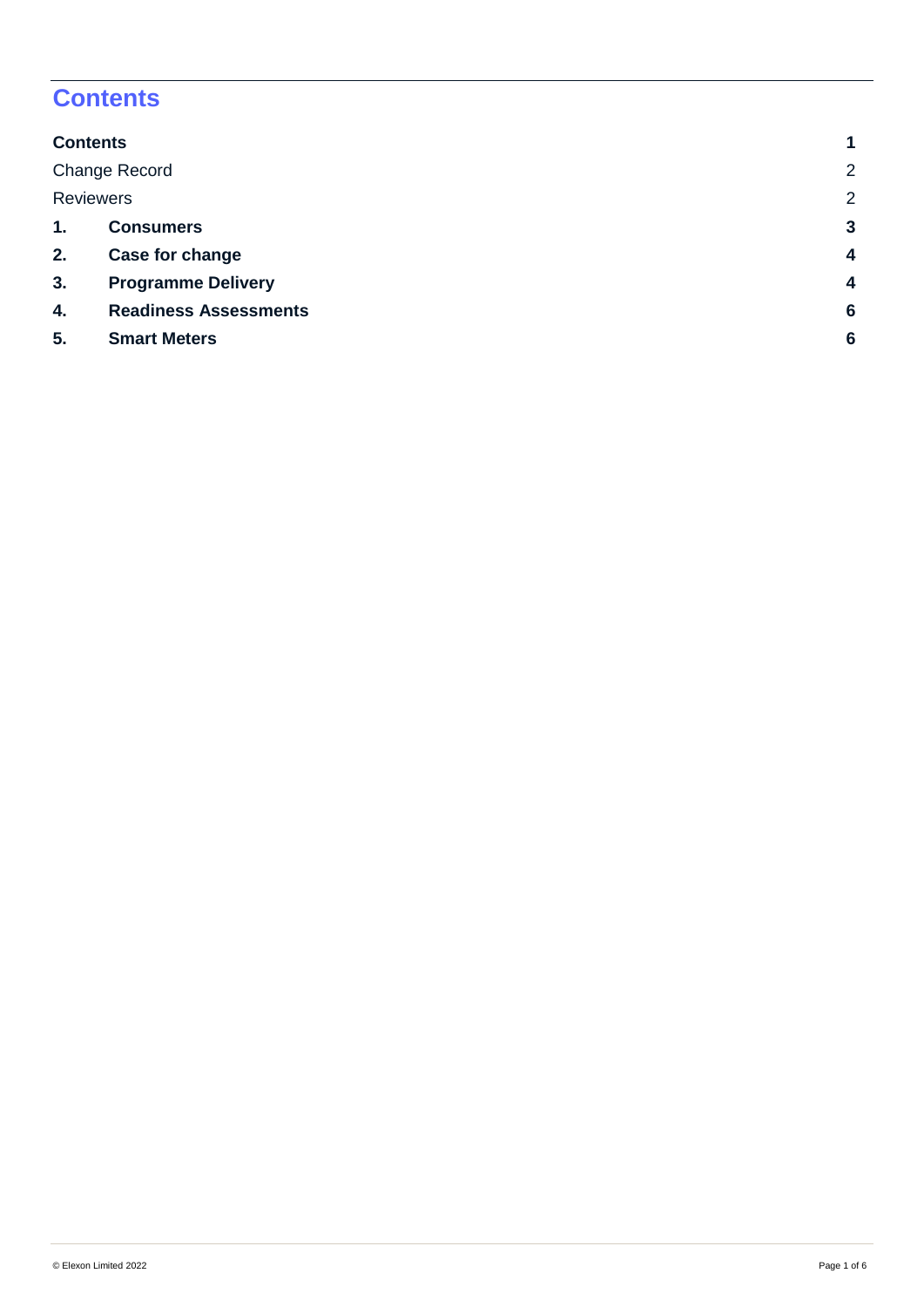#### <span id="page-2-0"></span>**Change Record**

| Date          | Author   | Version | <b>Change Detail</b> |
|---------------|----------|---------|----------------------|
| 15 March 2022 | MHHS PPC | ∪. ∣    | <b>Initial Draft</b> |
|               |          |         |                      |
|               |          |         |                      |

#### <span id="page-2-1"></span>**Reviewers**

| Reviewer           | Role          |
|--------------------|---------------|
| <b>Chris Welby</b> | Programme SRO |
| Simon Harrison     | Design Lead   |
| Lauren Nicholls    | PPC Lead      |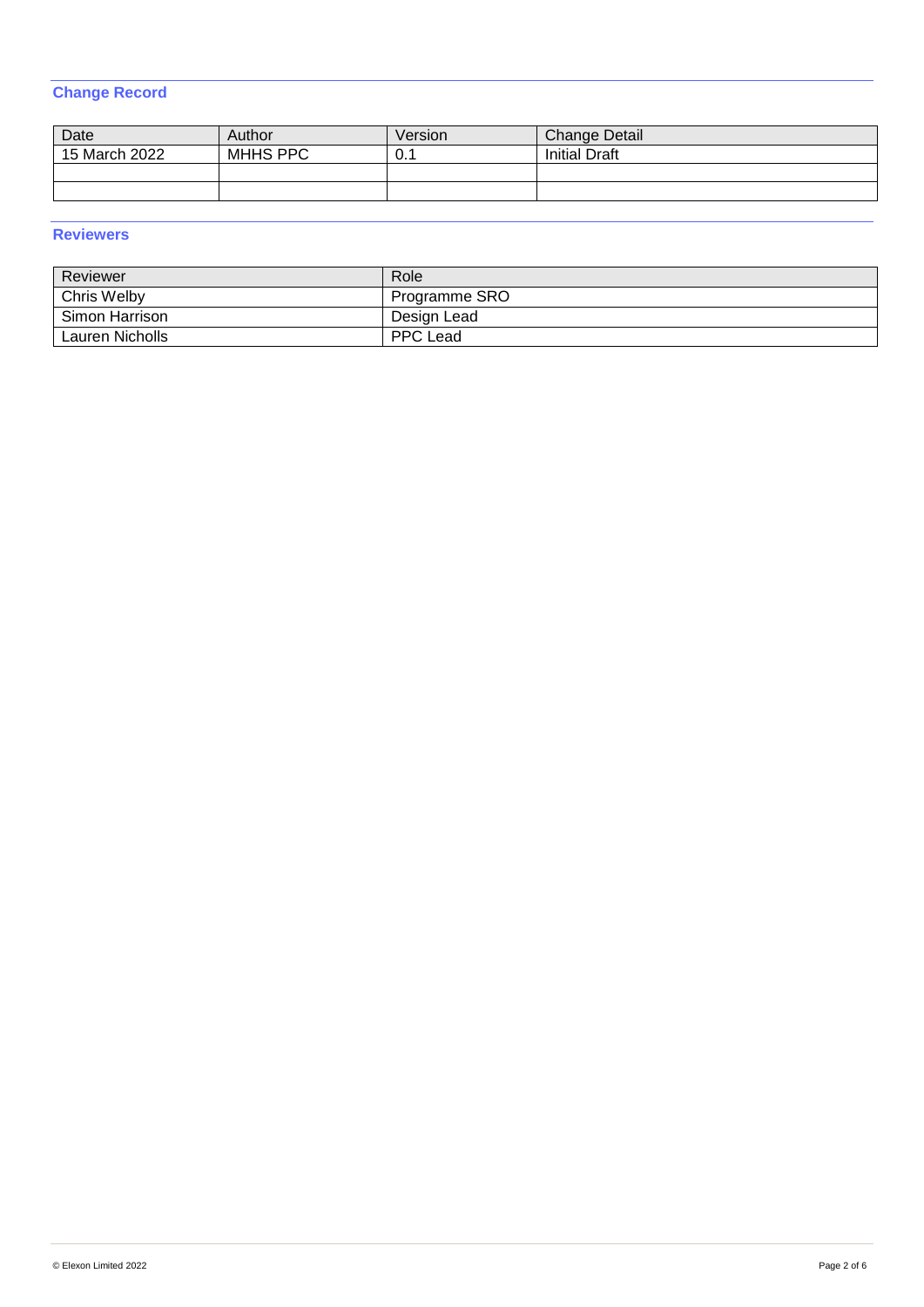### <span id="page-3-0"></span>**1. Consumers**

#### **1.1. If so crucial for our industry, why are the regulators not making this mandatory for all customers? Customers can refuse which defeats the purpose of the project.**

 The decision to give domestic consumers the right to opt-out of Half-Hourly (HH) data collection for settlement and forecasting purposes lies with Ofgem. This decision was taken to prevent further consumer mistrust that still has a considerable impact on the rate of smart meter installations. Non-domestic consumers will not be able to opt-out of HH data collection.

#### **1.2.Will promotional material be issued to educate consumers and inform them that this is the next step from smart metering? Collaboration with Smart Energy GB?**

 Consumer awareness of MHHS sits with Ofgem who will work with energy suppliers on educating customers. The MHHS Programme will support this process as necessary.

#### **1.3. Is there any market intel that confirms that customers want TOU tariffs?**

- We are aware of the following reports:
	- o [The Value of TOU Tariffs in Great Britain: Insights for Decision-makers](https://www.citizensadvice.org.uk/Global/CitizensAdvice/Energy/The%20Value%20of%20TOU%20Tariffs%20in%20GB%20-%20Volume%20I.pdf)
	- o [Agile Octopus: A consumer-led shift to a low carbon future](https://octopus.energy/static/consumer/documents/agile-report.pdf)

#### **1.4.Would customers have to manage opt in/out for both smart readings/HH reads for billing as well as for settlement or will it be one opt in/out to rule them all?**

 Consumers have a right to opt-out of suppliers collecting their data for settlement purposes. Consumers will need to opt in for their HH data to be used for other purposes by suppliers.

#### **1.5. Is there a view of what the expected consumer 'opt-out' volume is going to look like?**

 The volume is uncertain, however Ofgem details that if supplier messaging is inadequate, inconsistent, or confusing to consumers, opt-out rates will increase. Ofgem recognises that settlement and forecasting are difficult concepts for suppliers to discuss with their consumers and therefore think there would be benefits to some form of central coordination to the messaging for consumers and intend to work with industry to formulate clear and effective communications which can be consistently used across all consumers. This will be managed by Ofgem.

#### **1.6. Can microbusiness customers opt-out?**

Microbusiness customers will not be allowed to opt-out.

#### **1.7.Will 'domestic HH' Group Correction Factors (GCFs) be measured separately to domestic NHH GCFs - is there going to be an impact to customers who can't be settled HH?**

 No. All domestic consumers will have HH GCF's, consumers who are opted out will have profiled data with the same GCFs.

#### **1.8. How will consent be managed?**

Consumer consent management will be the responsibility of the supplier.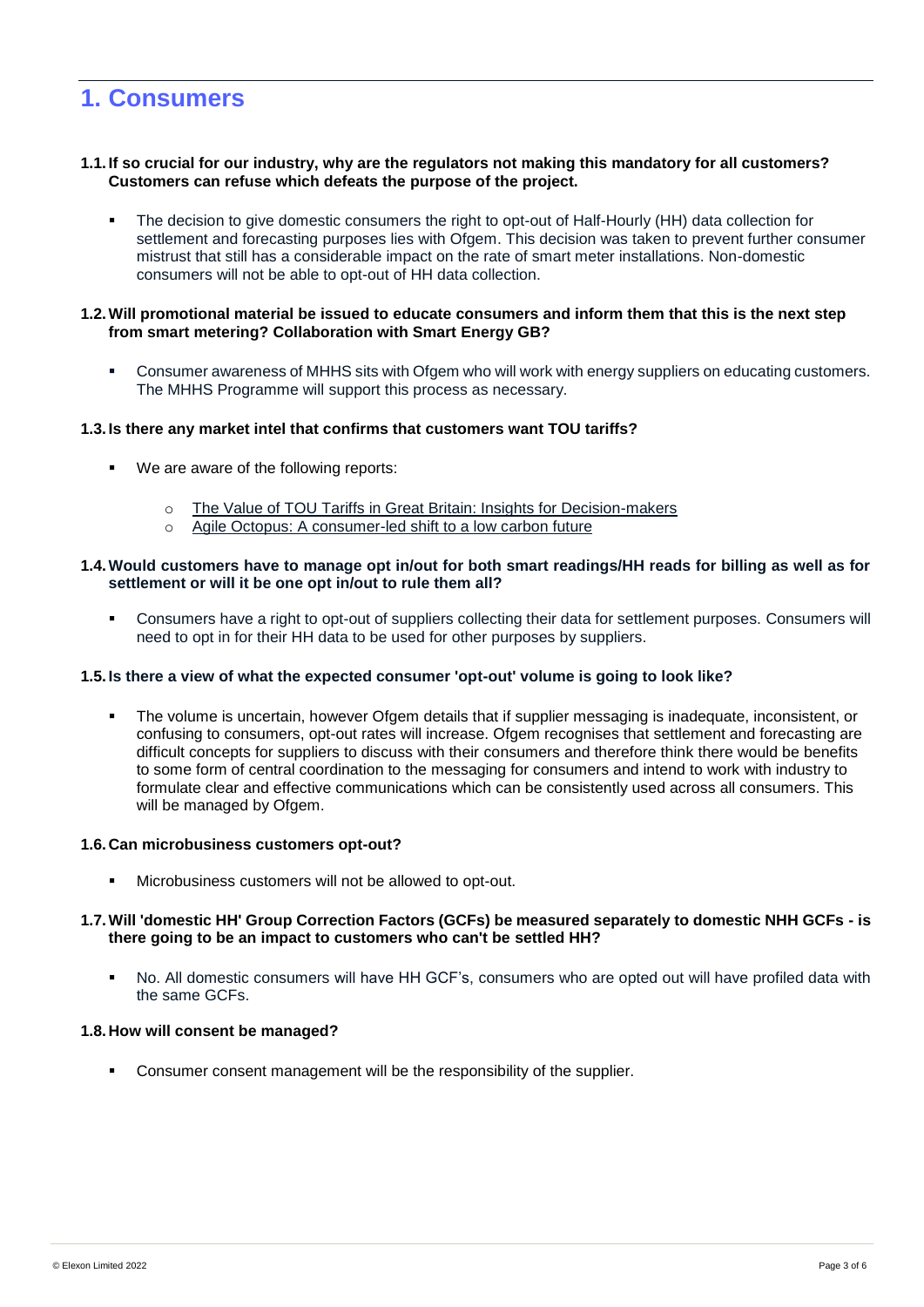- **1.9. How will NHH customers on non-smart meters be treated versus those who opt in to HH (smart) domestic customers? Will they be financially disadvantaged?**
	- Consumers that opt-out of sharing their granular energy data may not have access to Time Of Use (TOU) tariffs and the benefits they may bring.

# <span id="page-4-0"></span>**2. Case for Change**

- **2.1.With cost sensitivity at a peak how does a ballooning, top-heavy programme pushing a rushed, overly complex solution give any confidence that this is Value for Money?**
	- We do not recognise this statement as a fair reflection of the programme but would be happy to discuss it in more detail with the person who raised it. Please contact the PPC team at [PPC@mhhsprogramme.co.uk](mailto:PPC@mhhsprogramme.co.uk) if you would like to arrange a meeting.
- **2.2. How does the current complexity with wholesale energy pricing impact the programme? Will this force the need for a rethink or an update to use/benefit cases?**
	- The business case is a matter for Ofgem, however, the cost of energy rising means that the opportunity for consumers to make savings on their energy bill also increases. This will not directly impact the Programme.
- **2.3. Does the cost of mandating advanced meters for domestic market settle as default HH, outweigh the benefits? Cost of R0015 will be significant for suppliers.**
	- Ofgem carried out a full business case and concluded the benefits outweighed the costs significantly.

## <span id="page-4-1"></span>**3. Programme Delivery**

- **3.1. Considering the movement of traffic off the Data Transfer Network (DTN) - what is the long-term future of the DTN? Is it viable once all this traffic leaves?**
	- We have estimated that implementing the Data Integration Platform (DIP) for MHHS will result in a decrease of approximately 30% of overall Data Transfer Network (DTN) traffic, far from replacing it. The Programme is not aware of any subsequent plans for the DTN which is a matter for Electralink.

#### **3.2. Has the governance framework now been agreed? I believe this was due to be finalised in March.**

 The [MHHS Programme Governance Framework,](https://www.mhhsprogramme.co.uk/governance/) originally developed by the MHHS Programme SRO function, following [consultation](https://mhhsprogramme-production-cdn.s3.eu-west-2.amazonaws.com/wp-content/uploads/2021/10/04152229/MHHS-Programme_Governance-Framework-Consultation-Responses_July-2021.zip) with the industry, has been updated. This follows a review by the Lead Delivery Partner, which was approved by the Programme Steering Group (PSG) at the meeting on 2 March 2022.

#### **3.3. Is it fair to say only 'some' suppliers have called for a delay to M5 - from what I understand an overwhelming majority are in favour of a significant delay?**

 At this point we are collecting a broad range of views from across industry. There is a wide variety of views regarding the delivery timescale of this Programme, and we will relay these views through the proper governance procedures. An extraordinary PSG was held on 11th March 2022 to review a Change Request for the amendment of the M5 Programme April milestone of Design Baseline Agreed. The Change Request requires input from all participants and will then be discussed at the April PSG meeting, after which a recommendation will be issued to Ofgem for a decision to be made.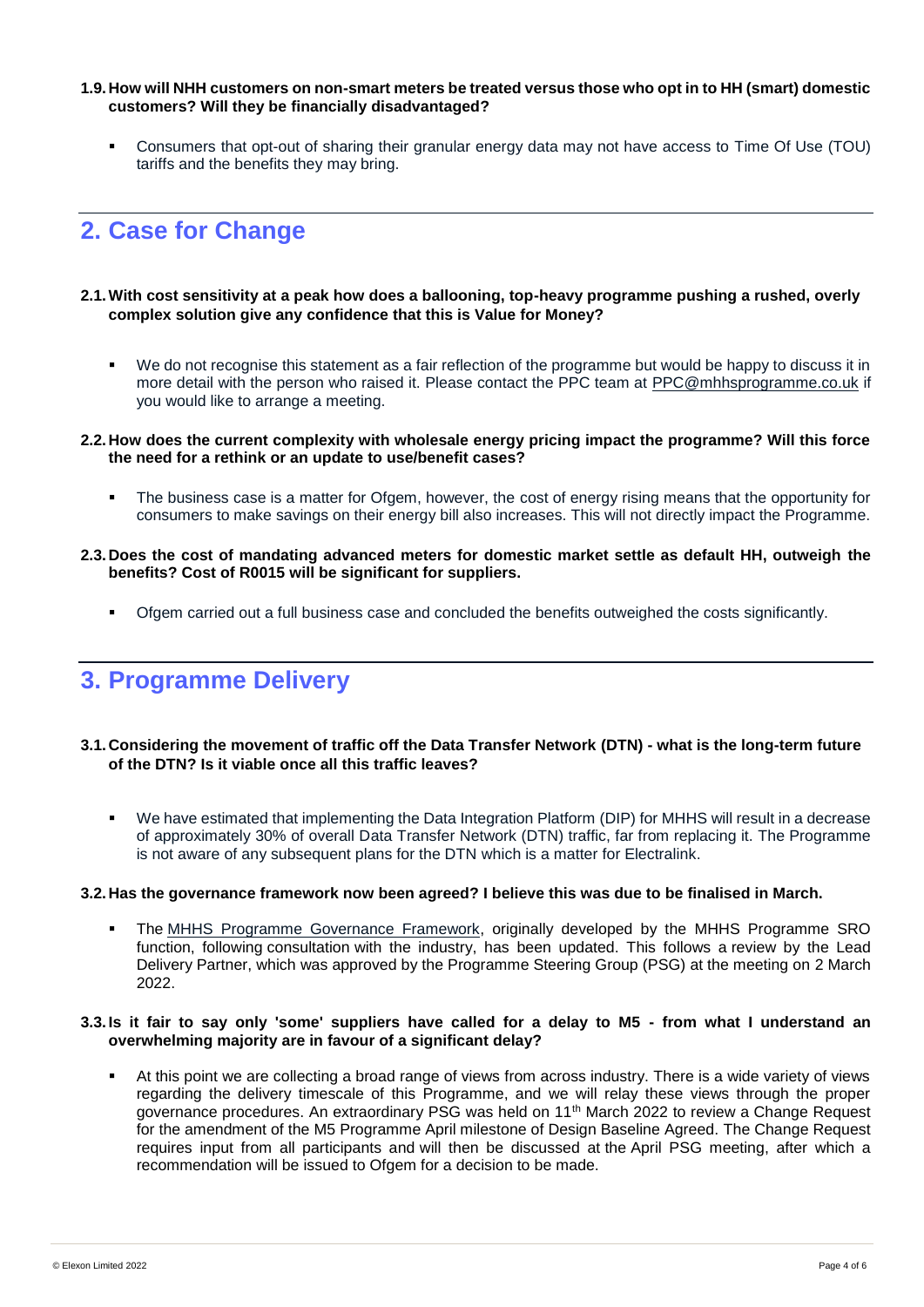#### **3.4.You mention the change will use lessons learnt in previous industry changes (namely Nexus and Faster Switching). Do you see any benefit in also looking at P272?**

Yes, we have also looked at P272 and, as this is an Elexon change, we will liaise with the BSC change team.

#### **3.5.What's the timeline for the procurement of the Event-driven Architecture (EDA)?**

 The RFP (Request for Proposal) for the Data Integration Platform (which is not called the EDA anymore) will be issued by the end of March, looking to conclude by the Q3 (July-September).

#### **3.6. How do you define suppliers as being 'fully mobilised' at this point?**

 The Programme defines a 'fully mobilised' supplier as one which has a project team in place (all Six Points of Contacts sent to the PPC team PPC@mhhsprogramme.co.uk), funding resources, and executive sponsorship.

#### **3.7.Elective HHS already exists as an option for suppliers. Doesn't that lessen the need for MHHS to be implemented quickly?**

 Based on the evidence Ofgem received, it is clear that relying solely on the elective HH settlement arrangements will deliver insufficient load shifting to produce the scale of system-level benefits we seek. Introducing MHHS is essential to secure the necessary transformation. After considering a range of possible options, we have concluded that implementing MHHS for import- and export-related MPANs over a period of 4 years and 6 months will maximise the expected net benefits to GB energy consumers.

#### **3.8. DCC issued specifications and design documents to industry but were unable to avoid complexity and barriers to interoperability how does MHHS avoid that?**

 The Programme is working with participants to develop the design documents – in the working groups and supporting governance. Additionally, the Lead Delivery Partner is assuring the design against key technical standards (Archimate, TOGAF, ITIL etc.) and testing consistency and integrity by loading the design content into an architectural repository tool. The resulting models will be made available to industry to support the design documents.

#### **3.9.When will Ofgem be announcing who will operate the EDA? i.e., BSC / REC**

April 2022.

#### **3.10. From what date do you need expert resource from suppliers (e.g., the testers, data experts and design experts) given that such teams are fully focused on FSP?**

 The Programme needs and is receiving expert resource from a number of suppliers, but not all. The more engagement we have the greater the confidence in the design and subsequent delivery of the programme.

#### **3.11. From what date will consultations from these key design and working groups begin?**

 Consultations on the various design artefacts have already started. There will not be a final consultation once the design has been finalised.

#### **3.12. Can you share slides together with answers to questions raised?**

• The webinar recording, slides and Q&A can be found [here.](https://www.mhhsprogramme.co.uk/mhhs-webinar-series/)